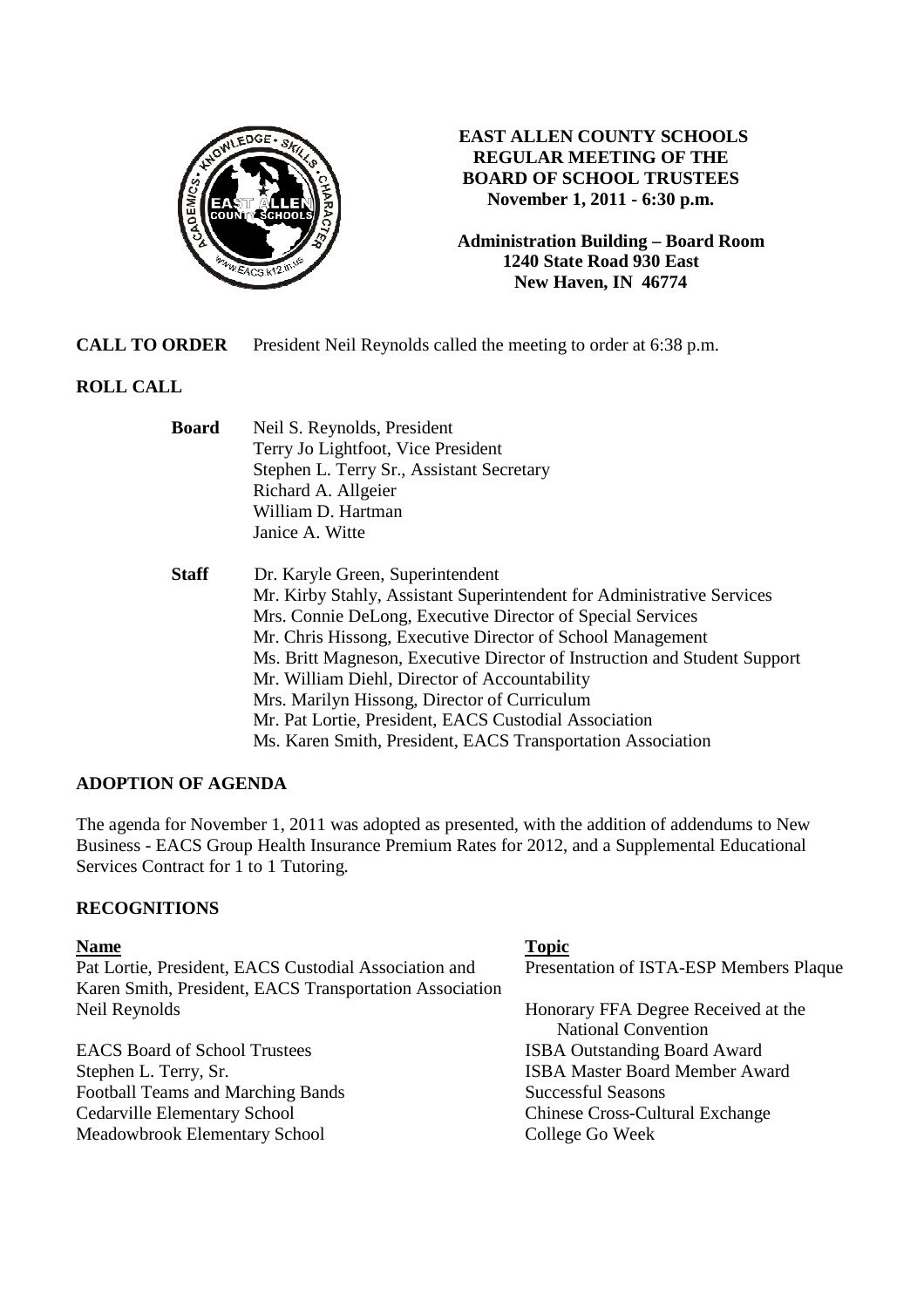## **HEARING OF VISITORS**

NHHS parent Chris Baker asked questions regarding the status of a New Tech High School and A&E Contracts.

**APPROVAL OF MINUTES:** October 18, 2011 Executive Session October 18, 2011 Regular Meeting

#### **INFORMATION ITEMS**

Review of Reports For: -ADM -ADM/Enrollment -Discipline -Transportation -3<sup>rd</sup> Ouarter Grants and Allocations

#### **SUPERINTENDENT COMMUNICATIONS**

| S <sub>p</sub> e <sub>aker(s)</sub> | <b>Subject</b>                        |
|-------------------------------------|---------------------------------------|
| Dr. H. Steve Sprunger               | East Allen Magnet Program             |
| <b>ROAW</b> Representative          | Heritage K-12 Project Update          |
| <b>Moake Park Representatives</b>   | New Haven 7-12 Project Update         |
| Barton-Coe-Vilamaa Representative   | New Haven Intermediate Project Update |

## PUBLIC HEARING REGARDING POTENTIAL USE FOR HARLAN AND MONROEVILLE **SCHOOLS**

- 1. Interested Parties to Speak on Behalf of Their Interest in Said Facilities
	- Brian McLaughlin and Louis Lengacher interested in MOEL and HAEL facilities – to be used for assisted living facilities.
	- Dr. Mark Myers, Supt. of the Catholic Diocese of Fort Wayne South Bend interested in MOEL facility – to be used as a Catholic school.
	- Larry Oberley on behalf of Don Gerardot, Monroeville Town Council interested in MOEL facility.
- 2. Public Expressions
- 3. Adjournment of Public Hearing

### **ACTION AGENDA**

## **CONSENT MOTION:**

- 11-1101-01 Approval of Human Resources
- 11-1101-02 Approval of Financial Reports and Addendums
- 11-1101-03 Approval of Meetings and Conferences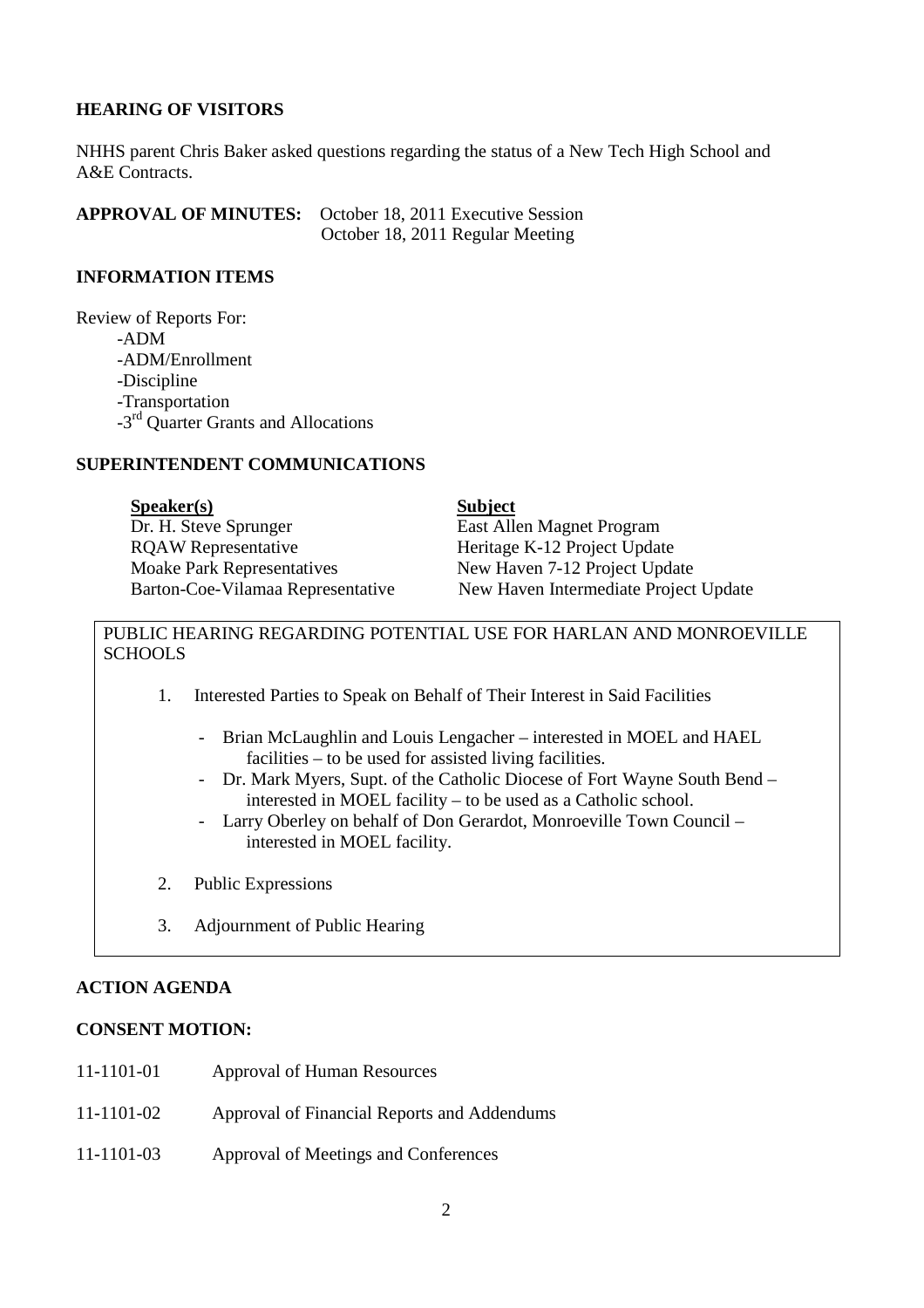| 11-1101-04 | Approval of Application and Receipt of Funds for High Ability Grant SY11/12                        |
|------------|----------------------------------------------------------------------------------------------------|
| 11-1101-05 | Approval of Application and Receipt of Funds for Foellinger Foundation Grant                       |
| 11-1101-06 | Approval of Application and Receipt of Funds for Innovation Fund Competitive Grant                 |
| 11-1101-07 | Approval of Contract with National Urban Alliance                                                  |
| 11-1101-08 | Approval of Resolution Regarding the Bid for Purchase of Gasoline and Diesel Fuel                  |
| 11-1101-09 | Approval of Update to EACS' Health and Welfare Plan Summary Plan Description (SPD)                 |
| 11-1101-10 | Approval of Update to EACS' Health and Welfare Plan Summary Plan Description<br>$(SPD)$ – Teachers |
|            | Motion: That the Board of School Trustees Approval of items one through ten as<br>presented.       |

Motion: Witte Second: Hartman Vote: Aye: 6-0

### **NEW BUSINESS**

- 1. Balancing Accounts for the General and Transportation Funds Resolution
- 2. Appropriation Transfer Resolution
- 3. EACS Group Health Insurance Premium Rates for 2012
- 4. Meet and Confer Recommendations
- 5. Supplemental Educational Services Contracts for:
	- A. Abacus In Home Tutoring
	- B. Achieve Highpoints
	- C. Ascend Tutoring
	- D. Brain Hurricane
	- E. Club Z Tutoring
	- F. Educate Online Learning
	- G. Eduwizards
	- H. Grade Cracker
	- I. Indianapolis Algebra Project

### **ITEMS FROM CLOSED SESSION**

None.

#### **BOARD DISCUSSION**

**ADJOURNMENT**

**Speaker** Subject(s) Terry Lightfoot, Stephen Terry Marketing of District Rick Allgeier Recent Weekly Reader Article

There being no further business, the meeting was adjourned at 8:45 p.m.